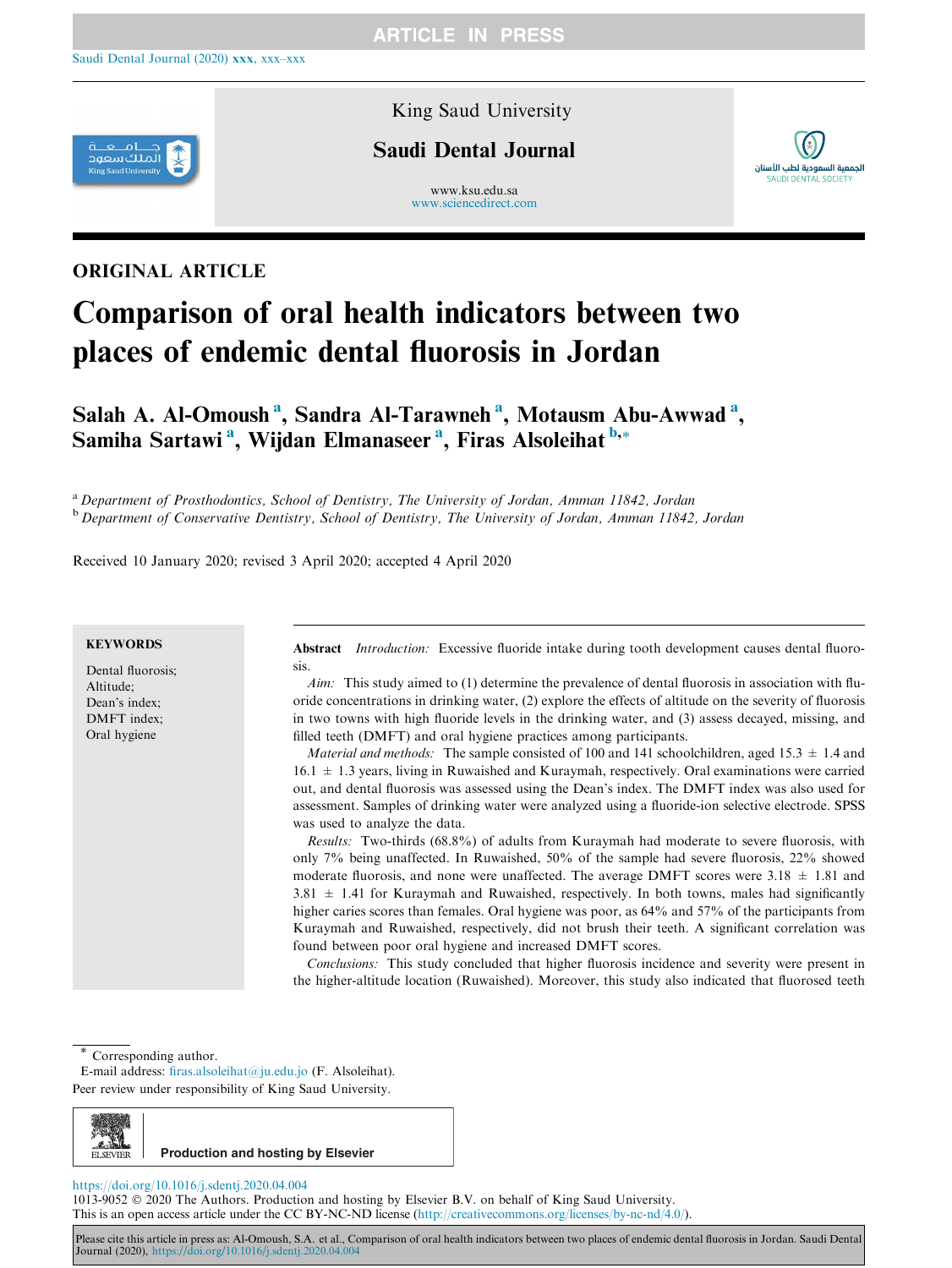are not immune to caries, and the preventive management of dental fluorosis should be directed to de-fluoridation of drinking water in endemic areas.

 2020 The Authors. Production and hosting by Elsevier B.V. on behalf of King Saud University. This is an open access article under the CC BY-NC-ND license [\(http://creativecommons.org/licenses/by-nc-nd/4.0/](http://creativecommons.org/licenses/by-nc-nd/4.0/)).

#### 1. Introduction

Fluoride (F) in drinking water remains the cornerstone of public caries prevention programs. Other F sources, including dietary F supplements (tablets, lozenges, and drops), self-used fluoridated toothpaste and mouthrinse, and professionallyapplied topical F agents (solutions, gels, foams, varnishes) significantly contribute to caries prevention [\(Murray, 1986,](#page-5-0) [Marinho, 2009, Twetman and Keller, 2016\)](#page-5-0). However, these sources of F may cause dental fluorosis if their applications are not well controlled. Excessive F intake during tooth development causes dental fluorosis, which is characterized by defective enamel matrix formation and subsequent hypomineralization. After the enamel is completely formed, dental fluorosis cannot develop even if excessive F is ingested. It has been observed that the pitting and staining of moderate to severely fluorosed enamel is induced by prolonged excessive F ingestion from drinking water supplies containing 2 ppm F and higher. The optimal intake of F in children has been widely accepted as being between 0.05 and 0.07 mg F/kg of body weight ([Wei and Hattab, 1988; Burt and Eklund, 2005\)](#page-5-0) (see Fig. 1).

Epidemiological studies in the Western world indicate that dental caries among children and young adults has declined by 50% since the early 1980s ([Glass, 1986; Marthaler, 2004\)](#page-4-0). The reason behind this decline is the availability of F from multiple sources, particularly dentifrices. However, there has been an increase in the incidence of dental fluorosis. According to the United Nations' Environment Programme/World Health Organization ([UNEP/WHO, 1992](#page-5-0)), dental fluorosis is endemic in at least 25 countries across the world, with millions of people affected, particularly in tropical regions. The World Health Organization [\(WHO, 2019](#page-5-0)) recommends that F levels in drinking water should not exceed 1.5 ppm F. Reports from Africa, southeast Asia, Jordan, and Saudi Arabia revealed a prevalence of dental fluorosis among residents in areas with drinking water containing 1 ppm F or more ([Hattab et al., 1997a;](#page-5-0) [Akpata et al., 1997\)](#page-5-0). Furthermore, the consumption of dietary F supplements during the first years of life has been associated with an increased risk of fluorosis [\(Ismail and Hasson, 2008](#page-5-0)).

Evidence indicates that F levels in the drinking water differ between countries and within the same country, depending on the geology of the area. The long-term ingestion of excess F, mostly from drinking water, can cause fluorosis, which affects the teeth and bones [\(Wei and Hattab, 1988; WHO, 1994](#page-5-0). Atmospheric temperature and altitude are additional factors that contribute to the severity of fluorosis [\(Galagan and](#page-4-0) [Vermillion, 1957\)](#page-4-0). Furthermore, despite a sub-optimal F concentration in drinking water, an increased incidence of dental fluorosis was found among inhabitants of high altitudes in Kenya [\(Manji et al., 1986\)](#page-5-0), Nigeria ([Akosu and Zoakah,](#page-4-0) [2008\)](#page-4-0), and Mexico [\(Pontigo-Loyola et al., 2008](#page-5-0)).

Jordan has a combination of Mediterranean and subtropical arid climates and is usually warm, with dry summers and relatively cold winters. The annual average temperature ranges from 10 to 35 °C, with relative humidity ranging from 35% in summer to 70% in winter. Jordan also has both the highest and lowest points relative to sea level. For example, Jebal Rum is 1734 m above sea level, while the surface and shores of the Dead Sea are about 430 m below sea level—Earth's lowest elevation on land [\(Royal Jordanian Geographic Center,](#page-5-0) [2012\)](#page-5-0). However, it is noteworthy that the summit of Jebal Rum is not inhabited and that the inhabited surrounding the desert plain is about 900 m above sea level ([Royal Jordanian](#page-5-0) [Geographic Center, 2012\)](#page-5-0).



Fig. 1 Examples of fluorosis severity in Ruwaished and Kuraymah. A. normal. B. very mild. C. mild. D. moderate. E. severe.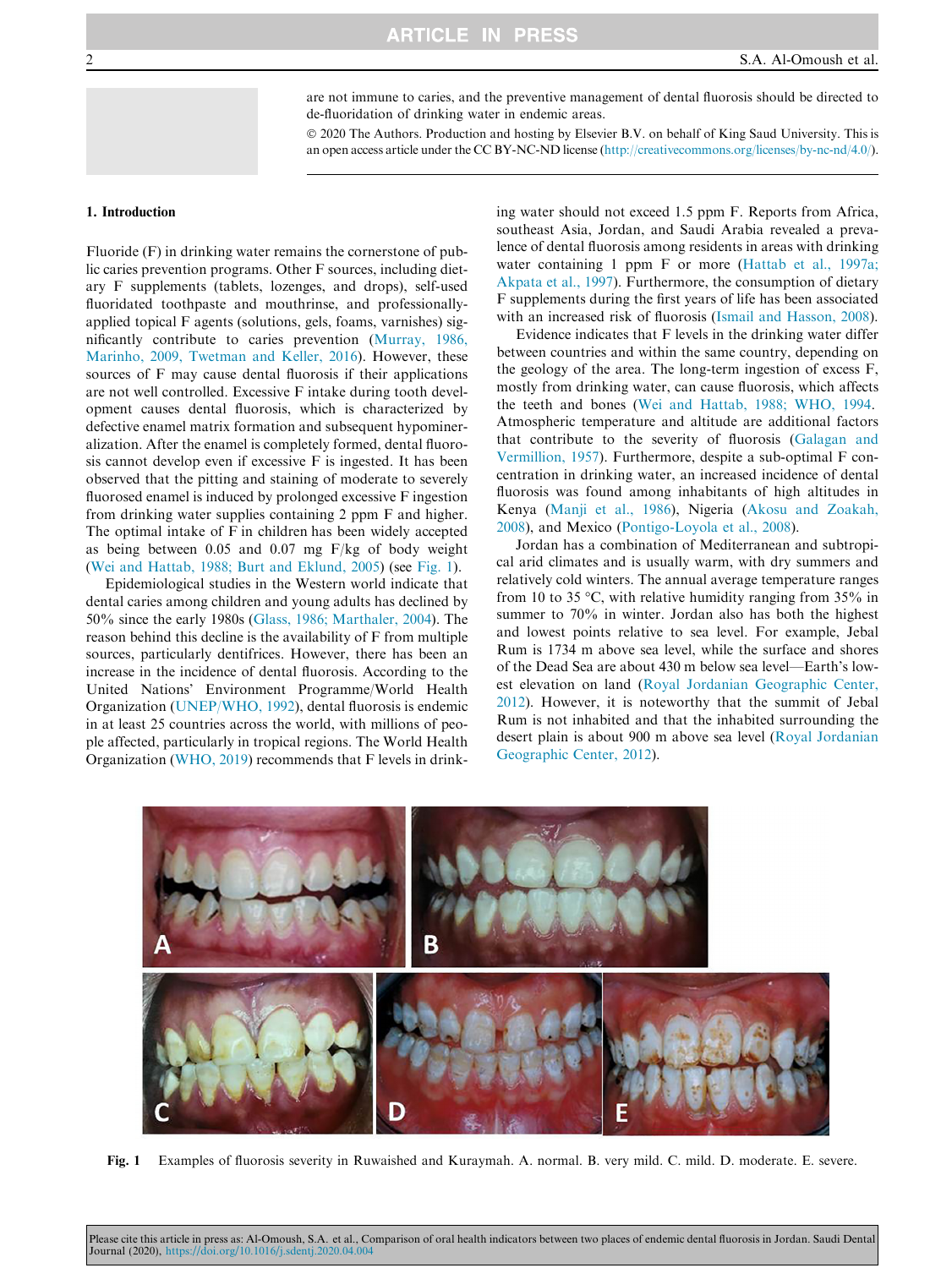Moreover, few studies have reported the prevalence rate of dental fluorosis among Jordanians. [Hamdan \(2003\)](#page-4-0) found that 18.5% of the 12-year-old school children in the southern region of Jordan presented with dental fluorosis. Furthermore, F concentrations in the drinking water of eleven Jordanian provinces varied considerably, ranging from 0.10 to 2.15 ppm. Higher F concentrations in drinking water were found in the northeast (Mafraq), far north (Irbid), and central (Madaba) regions of Jordan [\(Hattab et al., 1997a\)](#page-5-0). Fluoride in bottled water ranged from 0.08 to 0.23 ppm and beverages from 0.16 to 0.67 ppm ([Hattab et al., 1997b\)](#page-5-0).

For infants, powdered milk formulas were the main source of F when prepared with fluoridated water. When infant powder formulas (contained  $0.12-1.08 \mu g/g$ ) were diluted in a ratio of 1:1, with water containing 0.7 or 1 ppm F, the dose of F was about 55- and 70-times more than that obtained from cow's milk ([Hattab and Wei, 1988](#page-5-0)). No studies were carried out in Jordan to explore the influence of altitude on the prevalence of dental fluorosis in areas with high fluoride levels in the drinking water.

The main aims of the present study were (1) to determine the prevalence of dental fluorosis in association with F concentrations in drinking water, (2) to explore the effects of altitude on the severity of dental fluorosis in two towns with high fluoride levels in the drinking water, and (3) to assess decayed, missing, and filled teeth (DMFT) scores and oral hygiene practices in individuals living in both towns.

#### 2. Materials and methods

The towns chosen for this study were Ruwaished ([MAPS,](#page-5-0) [2019a\)](#page-5-0) and Kuraymah ([MAPS, 2019b](#page-5-0)); these two towns were chosen because they vary substantially in their altitude from the sea level and had high F concentrations in the drinking water supplied from wells. Ruwaished, located 240 km to the east of Amman, administratively belongs to Mafraq Governorate. The town is elevated 685 m above sea level, with a population of 14,400. Kuraymah is located 50 km from the capital, Amman, and administratively belongs to Irbid Governorate in the extreme north-west; the town is 195 m below sea level, with a population of 19,500.

Forty drinking water samples were collected from five shallow and five deep wells in each town. Four samples from each well were collected into labeled plastic bottles. Water from the taps was allowed to flow for 1 to 2 min before the bottles were filled. The F concentrations in the water samples were determined with a combination F-selective electrode (Orion model 960900), coupled with an ionalyzer (Orion mode l901, Cambridge, U.S.A.). Prior to fluoride determination, water samples were mixed with 10% by volume of TISAB III (Total Ionic Strength Adjustment Buffer). The water analysis was carried out at the Research Center at the University of Jordan.

One-hundred students were randomly selected from Ruwaished, including 40 females with a mean age of  $15.35 \pm 1.3$  y ears and (60) males with an average age of  $15.98 \pm 1.5$  years. The sample from Kuraymah was comprised of 141 students, 56 females with an average age of  $16.30 \pm 1.2$  years and 85 males aged 15.90  $\pm$  1.4 years. Examinations were carried out by direct visual inspection in school rooms while students were sitting in their school chairs under the sunlight, without using artificial light. The teeth of the students were swabbed with

The necessary ethical approval for this study was obtained from the Ethical Committee of the University of Jordan (Ethical Approval number: 117). Procedures on human subjects were conducted in accordance with the ethical standards of the Institutional and National Research Committee and the Helsinki Declaration of 1964 and its later amendments. Informed consent was signed by all the individuals who participated in the study.

The Statistical Package for the Social Sciences (SPSS) was used to analyze the data (SPSS, Version 17.0, Inc., Chicago, IL). Comparisons between mean DMFT scores were calculated using a t-test. The association between the DMFT score and the other variables (i.e. oral hygiene habits and the severity of fluorosis) was evaluated using the Spearman correlation coefficient  $(r<sub>s</sub>)$  test. A non-parametric test was used to assess the statistical significance of the difference in fluorosis distribution between the Kuraymah and the Ruwaished samples since the data were not normally distributed. Two independent samples t-tests were used to compare the mean water consumption between the Kuraymah and the Ruwaished samples. Statistical significance was set at the 0.05 level.

## 3. Results

The average fluoride concentration of the water supply in Ruwaished was 1.38 ppm and 1.10 ppm in Kuraymah. The grades and frequencies of fluorosis in students residing in both tested towns are presented in [Table 2](#page-3-0). Sixty-eight-point eight percent of the Kuraymah sample had moderate and severe fluorosis, and only 7.1% had no fluorosis. One-fourth of participants exhibited very mild and mild fluorosis. In Ruwaished, 72% of participants had moderate and severe fluorosis, with

Table 1 Criteria for the fluorosis index score by Dean's index ([Dean, 1942](#page-4-0)).

| Score    | Classification | Criteria-Description                                                                                                                                    |
|----------|----------------|---------------------------------------------------------------------------------------------------------------------------------------------------------|
| $\Omega$ | Normal         | The enamel is smooth, glossy, pale creamy-<br>white translucent surface                                                                                 |
|          | Ouestionable   | A few white flecks or white spots mainly on<br>the edge of the incisors and cuspids                                                                     |
|          | Very Mild      | Small, opaque, paper-white areas covering<br>less than 25% of the tooth surface                                                                         |
| 3        | Mild           | Opaque white areas covering less than $50\%$<br>of the tooth surface                                                                                    |
|          | Moderate       | All tooth surfaces are affected; marked<br>wear on biting surfaces (attrition); brown<br>stains may be present                                          |
| 5        | Severe         | All tooth surfaces are affected and have<br>discrete or confluent pitting. Brown stains<br>are present; teeth often show a corroded-<br>like appearance |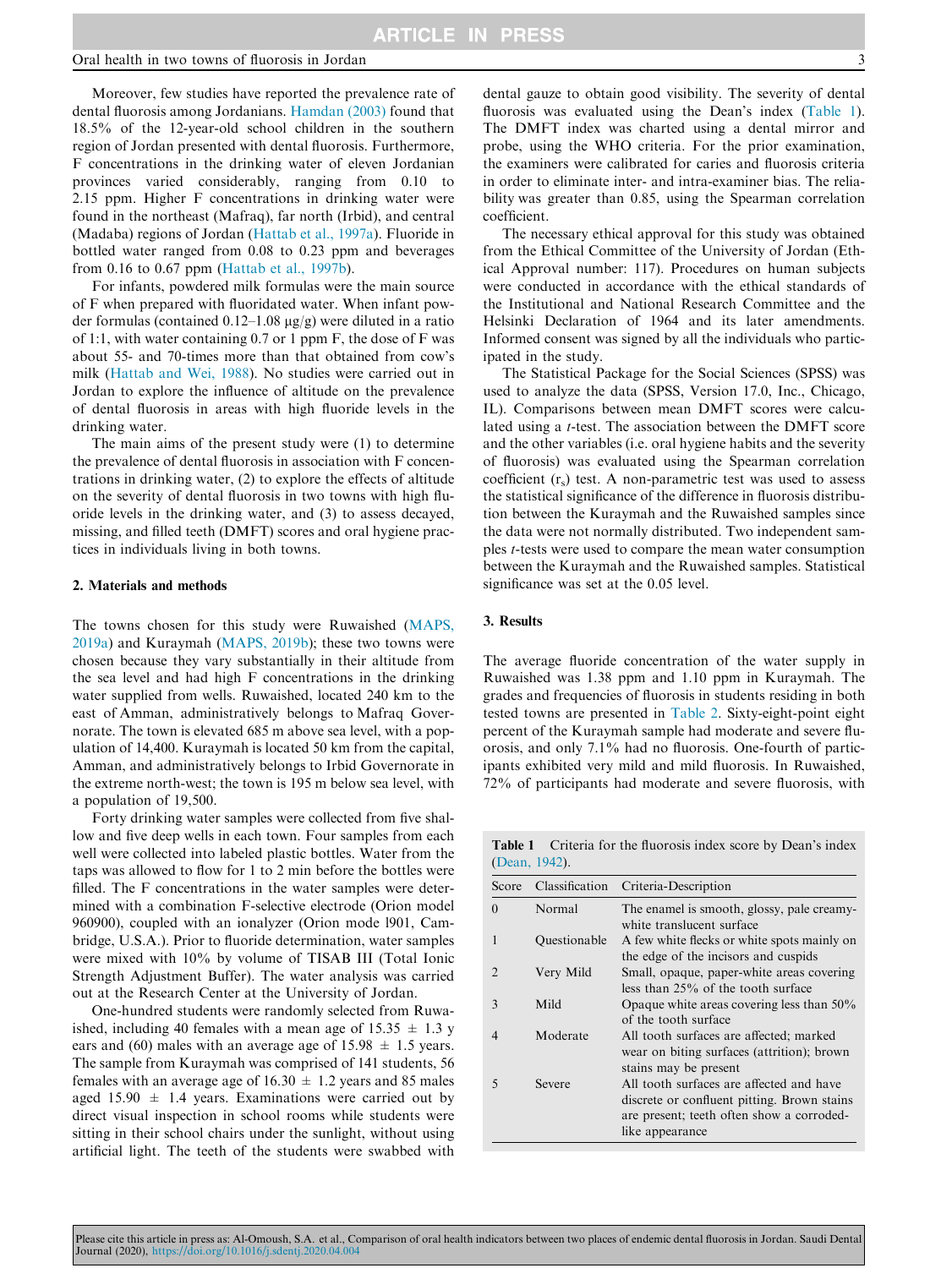<span id="page-3-0"></span>

|  |                               |  | <b>Table 2</b> Fluorosis data estimated according to the Dean's |  |  |
|--|-------------------------------|--|-----------------------------------------------------------------|--|--|
|  | Fluorosis Index (Dean, 1942). |  |                                                                 |  |  |

| Town      | <b>Index Score</b> | Frequency | Percentage |
|-----------|--------------------|-----------|------------|
| Kuraymah  | Normal             | 10/141    | $7.1\%$    |
|           | Very mild          | 13/141    | $9.2\%$    |
|           | Mild               | 21/141    | 14.9%      |
|           | Moderate           | 51/141    | $36.2\%$   |
|           | Severe             | 46/141    | $32.6\%$   |
| Ruwaished | Normal             | 0/100     | $0\%$      |
|           | Very mild          | 9/100     | 9%         |
|           | Mild               | 19/100    | 19%        |
|           | Moderate           | 22/100    | $22\%$     |
|           | Severe             | 50/100    | 50%        |

50% exhibiting severe fluorosis. The remaining participants suffered from mild (19%) or very mild (9%) fluorosis. None of the participants from the Ruwaished sample were free of fluorosis.

The average DMFT score for Kuraymah participants was  $3.18 \pm 1.81$  (SD), and  $3.81 \pm 1.41$  (SD) for Ruwaished participants. In both Kuraymah and Ruwaished, males had significantly higher caries scores than females ( $P < 0.01$ ). Oral hygiene among both sample groups was poor. In Ruwaished, 57% of the sample population did not brush their teeth, and only 21% brushed once a day; however, the rest of the population brushed more often. Overall, females had better oral hygiene than males. In Kuraymah, 82% of males did not brush their teeth at all, and 13% only brushed once a day. For females, 36% did not brush at all, and only 27% brushed once a day. The majority (87%) of the subjects had gingivitis, which had manifested by gum bleeding. The association between oral hygiene and the DMFT score was evaluated using the Spearman correlation coefficient  $(r<sub>s</sub>)$  test. A significant correlation between the two parameters with values of  $r_s = 0.455$ ,  $P \sim 0.01$  for the Kuraymah sample and  $r_s = 0.685$ ,  $P \leq 0.01$  for the Ruwaished was observed.

A Spearman correlation coefficient was used to assess any association between the severity of fluorosis and the DMFT score. A significant correlation was found between the severity of dental fluorosis and an increased DMFT score. The correlation coefficient ( $r_s$ ) for Kuraymah sample was 0.542 ( $P < 0.01$ ) and 0.718 ( $P < 0.01$ ) for the Ruwaished.

Data that was collected on the amount of water consumption in the two towns revealed that residents in Kuraymah consumed significantly more water than those in Ruwaished (Pvalue  $= 0.001$ ). This could be attributed to the fact that the average temperature in Kuraymah is higher than in Ruwaished.

Interviews and consultations with medical personals in the two towns showed that older residents complained of abdominal distress, diarrhea, constipation, neurological symptoms such as tingling and numbness, muscle pain, increased tendency to urinate, increased thirsty, and weakness. The tap water in these towns was used in the preparation of powder milk formula for infants and in cooking; bottled water was not commonly used. It is also noteworthy to mention that skeletal problems were not apparent among the samples of the study from both towns and that these problems were not reported by the medical personals who were interviewed.

#### 4. Discussion

The results of this study, which showed a strong association between high altitude and the severity of dental fluorosis, compared to low altitude, proved an alternative hypothesis that disputes the null hypothesis that there is no relationship between the two variables. It has been reported that individuals residing in areas of high altitude are subject to increased water intake, lower humidity, and increased water loss through respiration (Van Vynckt V, Tandurust). However, the altitudes given in these reports are considerably higher than they are in Ruwaished.

Epidemiologic reports indicated that a positive relationship may exist between the prevalence and severity of dental fluorosis and residence at high altitude, even when sub-optimal concentrations of fluoride were present in the drinking water. The association between F in drinking water, caries, and fluorosis was studied in 12,200 Saudi subjects aged 6–7, 12–13, and 15–18 years, stratified according to water F concentrations. Examination revealed no significant difference in the prevalence of caries and dental fluorosis when F levels in drinking water increased from 0.3 ppm to 0.6 ppm. At an F concentration above 0.6 ppm, caries experience was relatively low, while the severity of fluorosis was significantly increased ([Al Dosari](#page-4-0) [et al., 2010](#page-4-0)). The relationship between F levels in well drinking water and the severity of fluorosis was also determined in 2355 rural children aged 12–15 years in the Hail region of Saudi Arabia. The findings of this study showed that over 90% of the children had dental fluorosis. A strong association  $(P < 0.001)$  was found between the F level  $(0.5-2.8$  ppm) in the drinking water and the severity of fluorosis, but not on caries experience ([Akpata et al., 1997](#page-4-0)). Another study found that 75% of the public water supplied in the Central Province cities of Riyadh and Qassim had fluoride levels between nil and 6.2 ppm [\(Aldosari et al., 2003](#page-4-0)). Moreover, [Manji et al.](#page-5-0) [\(1986\)](#page-5-0) examined children aged 11–15 years from low F zones  $( $0.5$  ppm in drinking water) residing at three altitudes: sea$ level, 1500 m, and 2400 m above sea level. They compared the findings to those from two higher fluoride zones (0.5– 1.0 ppm in drinking water) of the same altitudes. Their study showed the prevalence of dental fluorosis at the three altitudes was 36.4%, 78.0%, and 100.0%, respectively. Additionally, in a Tanzanian study, Yoder et al. reported that 98% of participants living at a high altitude, where the water fluoride concentration was very low (0.18  $\pm$  0.32 ppm), had dental fluorosis.

The higher DMFT score of Ruwaished participants, compared to the Kuraymah group (3.81 versus 3.18), could be partly related to higher consumption of sugar-sweetened beverages for caloric need in the relatively cold climate. The oral hygiene in participants of both towns was poor. More than half of the participants did not brush their teeth at all; overall, females were more concerned and motivated about their oral health.

Although excess F in drinking water was the principal factor for the occurrence of dental fluorosis, other parameters are involved. For example, tea is rich in F and Jordanians are heavy tea drinkers, which significantly contributes to their total daily F intake. A previous study showed that the F concentration in 26 brands of dried tea leaves ranged from 82 to 371 mg/kg body weight. When infused in deionized water, the F concentration ranged from 0.80 to 3.5 ppm, with an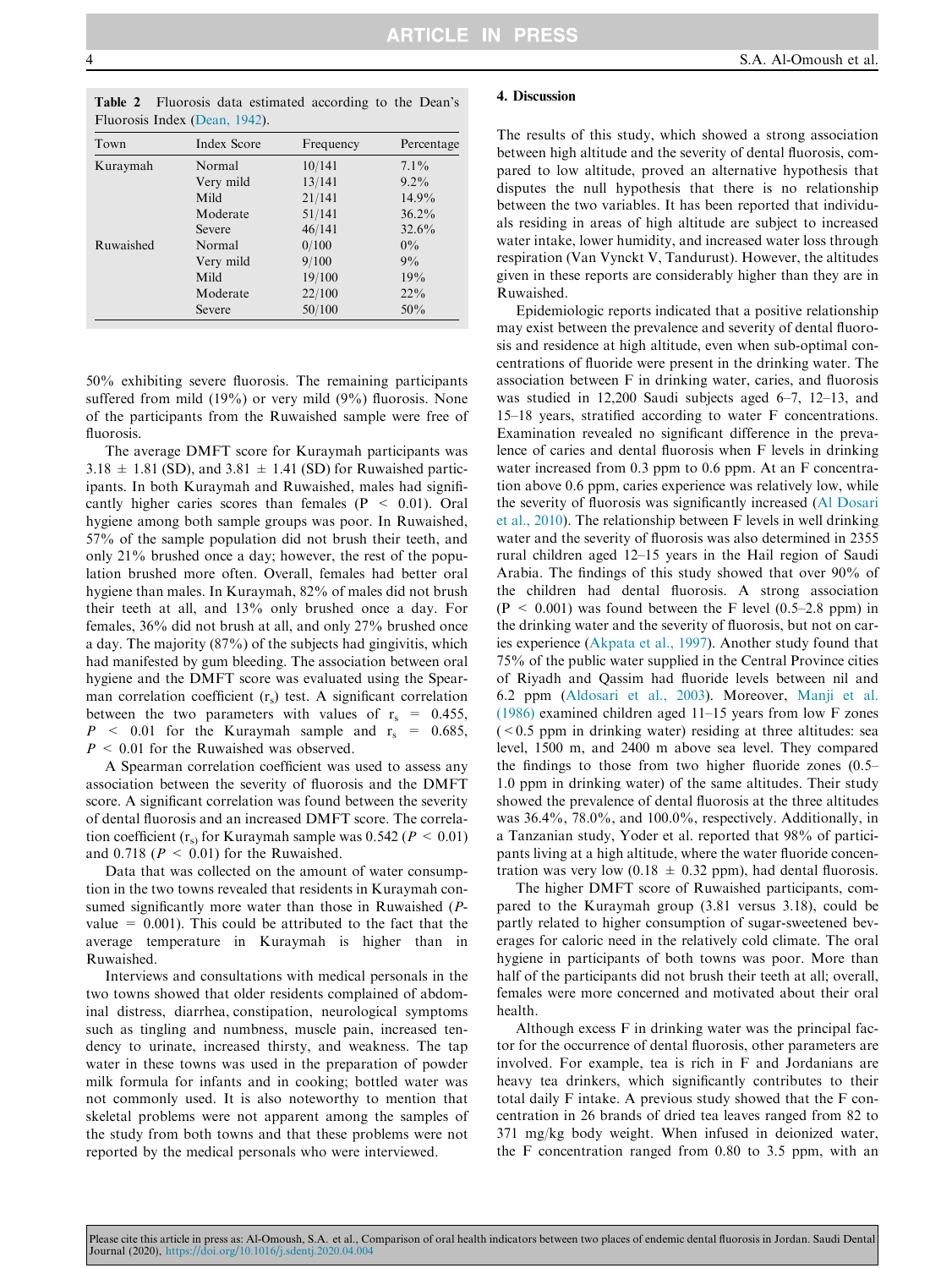<span id="page-4-0"></span>average of 1.48 ppm [\(Hattab and Wei, 1988\)](#page-5-0). The intake of 250 mL (~1 teacup) of tea leaves infused in tap water, containing 1.1 ppm F in Kuraymah and 1.38 ppm F Ruwaished, exposes the body to 0.61 mg F and 0.76 mg F, respectively. This amount of ingested F accounts for about half of the optimum daily F intake (0.05–0.07 mg F/kg body weight).

Another important source of excessive F intake is gaseous airborne F emitted from phosphate fertilizer plants, the largest industry in Jordan. Workers at these sites exhibited dental fluorosis and signs of osteofluorosis (Amin et al., 2001). The lack of safety and protection measures is a causative factor of health deterioration among workers. People living in areas with high F levels in the drinking water should be aware of the ill effects of this mineral, as boiling the water does not remove F. The intake of dairy foods reduces the amount of absorbed F, while deficient intake of nutrient items worsens the problem [\(Wei and Hattab, 1988, Ekstrand et al., 1988\)](#page-5-0).

This study has several limitations. For instance, due to time constraints, the effects of fluorosis on the general health in older age groups were not investigated. Future studies are being planned to assess these effects. However, the present study provides information on the correlation of F levels in drinking water with caries experience, dental fluorosis, and altitude, in appropriate age groups.

#### 5. Conclusions

The present study showed the following: (1) high F concentrations in drinking water were found in the wells of two tested towns, (2) severe dental fluorosis was evident among examined students, (3) higher fluorosis incidence and severity was found in high-altitude locations, (4) a correlation was found between the severity of dental fluorosis and increased DMFT scores, (5) poor oral hygiene was significantly associated with higher DMFT scores, (6) moderate and severe fluorosis are esthetically objectionable and require treatment because of their significant effect on psychosocial development, social interaction, and general well-being, and (7) the preventive management of dental fluorosis should be directed to de-fluoridation of the drinking water in endemic areas.

## Ethical statement

The necessary ethical approval for this study was obtained from the Ethical Committee of the University of Jordan. Procedures on human subjects were conducted in accordance with the ethical standards of the Institutional and National Research Committee and the Helsinki Declaration of 1964 and its later amendments. Informed consent was signed by all the individuals who participated in the study.

#### CRediT authorship contribution statement

Salah A. Al-Omoush: Conceptualization, Data curation, Formal analysis, Investigation, Methodology, Project administration, Resources, Software, Supervision, Validation, Visualization, Writing - original draft, Writing - review & editing. Sandra Al-Tarawneh: Conceptualization, Data curation, Formal analysis, Investigation, Methodology, Resources, Software, Validation, Visualization, Writing - original draft, Writing - review & editing. Motausm Abu-Awwad: Conceptualization, Data curation, Formal analysis, Investigation, Methodology, Resources, Software, Validation, Visualization, Writing - original draft, Writing - review & editing. Samiha Sartawi: Conceptualization, Data curation, Formal analysis, Investigation, Methodology, Resources, Software, Validation, Visualization, Writing - original draft, Writing review & editing. Wijdan Elmanaseer: Conceptualization, Data curation, Formal analysis, Investigation, Methodology, Resources, Software, Validation, Visualization, Writing - original draft, Writing - review & editing. Firas Alsoleihat: Conceptualization, Data curation, Formal analysis, Investigation, Methodology, Project administration, Resources, Software, Supervision, Validation, Visualization, Writing - original draft, Writing - review & editing.

## Declaration of Competing Interest

The authors declare no potential conflicts of interest in the present study.

#### Acknowledgements

We would like to express our deepest appreciation and sincere gratitude to Professor Faiez N. Hattab for his invaluable suggestions and for reviewing the paper. We thank all participants for their cooperation and understanding. This research was conducted at the School of Dentistry at the University of Jordan.

#### References

- [Akosu, T.J., Zoakah, A.I., 2008. Risk factors associated with dental](http://refhub.elsevier.com/S1013-9052(20)30033-X/h0005) [fluorosis in Central Plateau State, Nigeria. Community Dent. Oral](http://refhub.elsevier.com/S1013-9052(20)30033-X/h0005) [Epidemiol. 36, 144–148](http://refhub.elsevier.com/S1013-9052(20)30033-X/h0005).
- [Akpata, E.S. et al, 1997. Dental fluorosis in 12–15year old rural](http://refhub.elsevier.com/S1013-9052(20)30033-X/h0010) [children exposed to fluorides from well drinking water in the Hail](http://refhub.elsevier.com/S1013-9052(20)30033-X/h0010) [region of Saudi Arabia. Community Dent. Oral Epidemiol. 25,](http://refhub.elsevier.com/S1013-9052(20)30033-X/h0010) [324–327.](http://refhub.elsevier.com/S1013-9052(20)30033-X/h0010)
- [Al Dosari, A.M. et al, 2010. Associations among dental caries](http://refhub.elsevier.com/S1013-9052(20)30033-X/h0020) [experience, fluorosis, and fluoride exposure from drinking water](http://refhub.elsevier.com/S1013-9052(20)30033-X/h0020) [sources in Saudi Arabia. J. Public Health Dent. 70, 220–226.](http://refhub.elsevier.com/S1013-9052(20)30033-X/h0020)
- [Aldosari, A.M. et al, 2003. Fluoride levels in drinking water in the](http://refhub.elsevier.com/S1013-9052(20)30033-X/h0025) [central province of Saudi Arabia. Ann. Saudi Med. 23, 20–23.](http://refhub.elsevier.com/S1013-9052(20)30033-X/h0025)
- [Amin, W.M. et al, 2001. Oral health status of workers exposed to acid](http://refhub.elsevier.com/S1013-9052(20)30033-X/h0030) [fumes in phosphate and battery industries in Jordan. Int. Dent. J.](http://refhub.elsevier.com/S1013-9052(20)30033-X/h0030) [51, 169–174](http://refhub.elsevier.com/S1013-9052(20)30033-X/h0030).
- [Burt, B.A., Eklund, S.A., 2005. Fluoride: human health and caries](http://refhub.elsevier.com/S1013-9052(20)30033-X/h0045) [prevention. In: Burt, B.A., Eklund, S.A. \(Eds.\), Dentistry, dental](http://refhub.elsevier.com/S1013-9052(20)30033-X/h0045) [practice and the community. 6th ed. St. Louis: Elsevier, pp. 307–](http://refhub.elsevier.com/S1013-9052(20)30033-X/h0045) [325.](http://refhub.elsevier.com/S1013-9052(20)30033-X/h0045)
- [Dean, H.T., 1942. The investigation of physiologic effects by](http://refhub.elsevier.com/S1013-9052(20)30033-X/h0050) [epidemiological method. In: Moulton, F.R. \(Ed.\), Fluorine and](http://refhub.elsevier.com/S1013-9052(20)30033-X/h0050) [dental health. Am. Assoc. Adv. Sci, Washington, D.C, pp. 23–31.](http://refhub.elsevier.com/S1013-9052(20)30033-X/h0050)
- [Ekstrand, J. et al, 1988. Fluoride in Dentistry. Munksgaard,](http://refhub.elsevier.com/S1013-9052(20)30033-X/h0055) [Copenhagen](http://refhub.elsevier.com/S1013-9052(20)30033-X/h0055).
- [Galagan, D.J., Vermillion, J.R., 1957. Determining optimum fluoride](http://refhub.elsevier.com/S1013-9052(20)30033-X/h0060) [concentrations. Public Health Rep. 72, 491–493.](http://refhub.elsevier.com/S1013-9052(20)30033-X/h0060)
- [Glass, R.L., 1986. Fluoride dentifrices: the basis for the decline in](http://refhub.elsevier.com/S1013-9052(20)30033-X/h0065) [caries prevalence. J. Roy. Soc. Med. 79 \(Suppl 14\), S15–S17](http://refhub.elsevier.com/S1013-9052(20)30033-X/h0065).
- [Hamdan, M., 2003. The prevalence and severity of dental fluorosis](http://refhub.elsevier.com/S1013-9052(20)30033-X/h0070) [among 12-year-old schoolchildren in Jordan. Int. J. Paediatr. Dent.](http://refhub.elsevier.com/S1013-9052(20)30033-X/h0070) [13, 85–92.](http://refhub.elsevier.com/S1013-9052(20)30033-X/h0070)